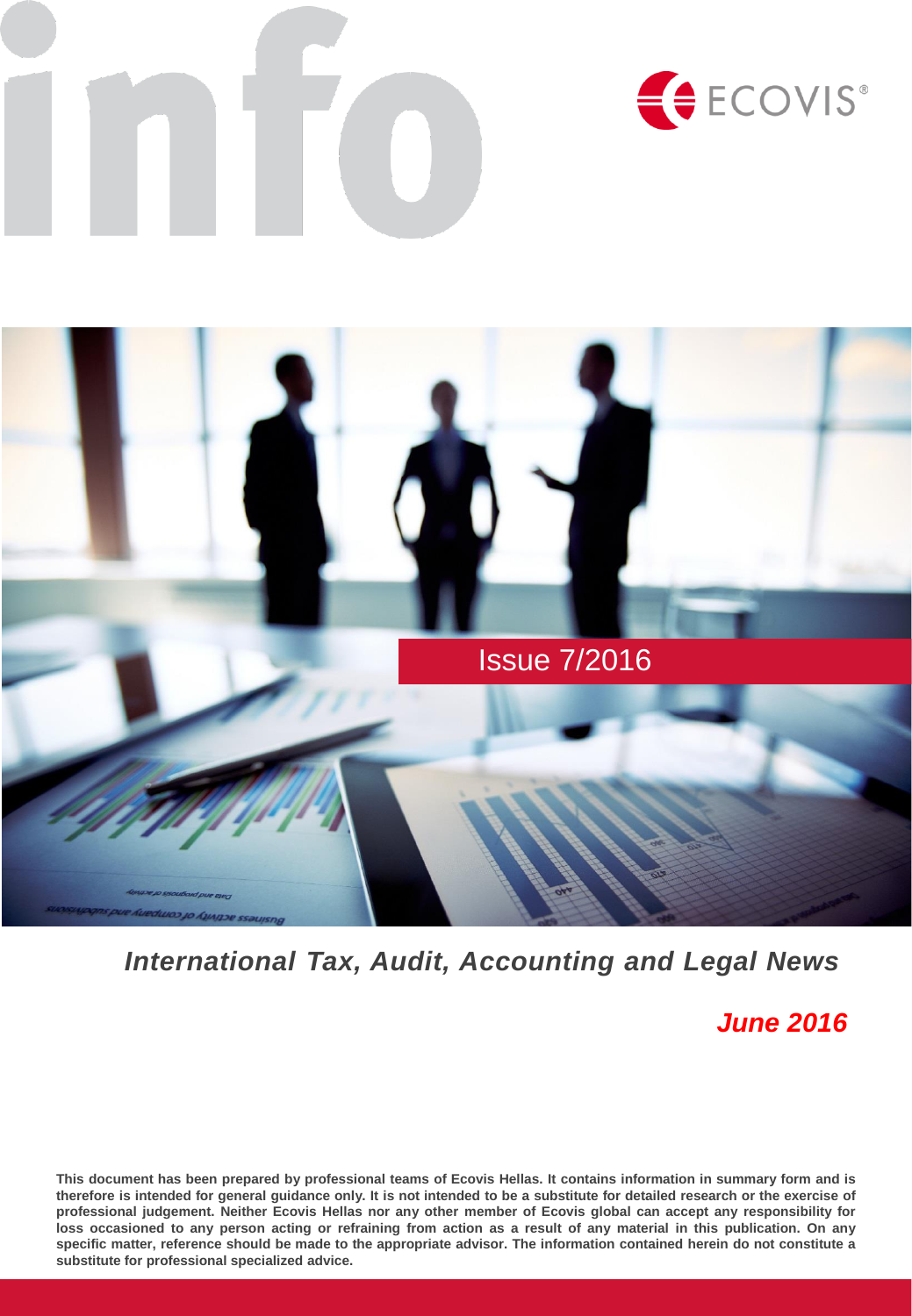

# *laws 4387/2016 and 4389/2016.*

**The enactment of laws 4387/2016 and 4389/2016 introduced significant changes to individual and corporate income taxation in Greece. The most important changes introduced can be summarized as follows:**

- **1. Uniform tax rates for income from employment, pensions and business activity**
- $\checkmark$  The article 15 of Income Tax Law is amended and consequently, the existing rates of 29% and 33% for the taxation of business activity profits are now abolished.
- $\checkmark$  A new uniform tax scale for any income from employment, pensions and business activity is now adopted:

| Any Income (Euro)   Tax rate |  |
|------------------------------|--|
| $0 - 20.000$   22%           |  |
| $20.001 - 30.000$ 29%        |  |
| $30.001 - 40.000$ 37%        |  |
| $>40.001$ 45%                |  |

- $\checkmark$  The above mentioned tax scale applies also to income from personal farm business, with the difference that this kind of income is taxed on a separate basis (and is not added to any other income gained).
- $\checkmark$  The new tax scale applies for any income gained within 2016 and on.

### **2. Reduction of income taxation**

- $\checkmark$  A new way of tax credit is introduced in Income Tax Law, which allows for a reduction to the income tax depending on to the number of children and income levels of the taxable person. The tax reduction is provided to any income tax from employment, pensions or individual farm business, while there is no tax reduction provided for income derived from business activity.
- $\checkmark$  The above reduction is provided (resulting essentially in a tax-free limit that differs depending on the case) depending on taxable income and number of children. In particular, the resulting tax is reduced at an amount of 1,900 euros for the taxpayer with no dependent children, in case that the taxable income from employment and pensions does not exceed the amount of 20,000 euro. For any taxable income exceeding the amount of 20,000 EUR, the amount of the reduction shall be reduced by 10 euro per 1,000 euro. **New tax law provisions implemented due to the enactment of<br>
<b>laws 4387/2016 and 4389/2016.**<br>
The enactment of laws 4387/2016 and 4389/2016 introduced significant changes<br>
to individual and corporate income textation in G
	- $\checkmark$  The above are applied to any income gained as of 1.1.2016.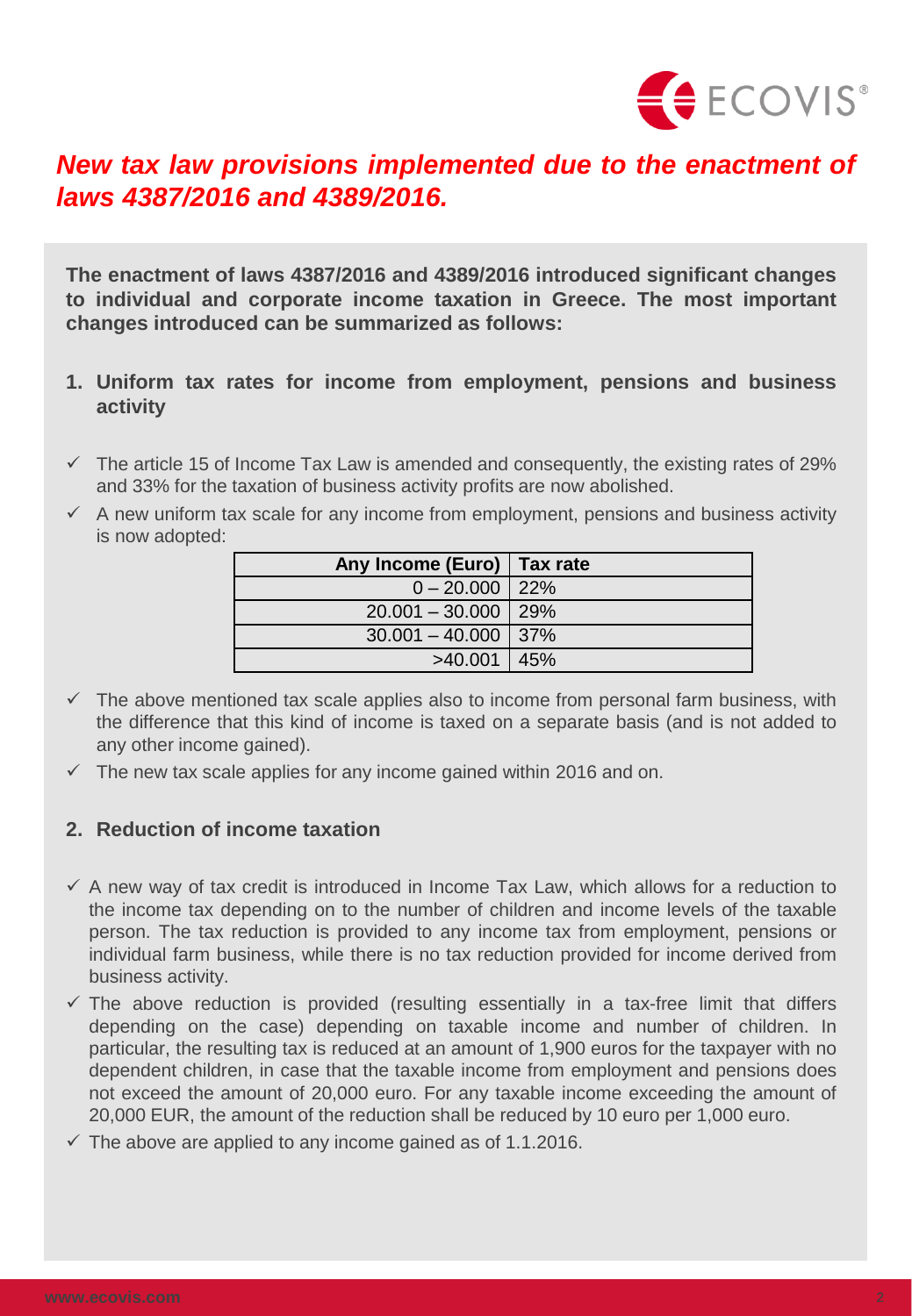

# *laws 4387/2016 and 4389/2016.*

| laws 4387/2016 and 4389/2016.                                                                                                                                                                                                                                                                                                                                                                                                                                                                                                                                                                                                                                                               | New tax law provisions implemented due to the enactment of                                              |  |
|---------------------------------------------------------------------------------------------------------------------------------------------------------------------------------------------------------------------------------------------------------------------------------------------------------------------------------------------------------------------------------------------------------------------------------------------------------------------------------------------------------------------------------------------------------------------------------------------------------------------------------------------------------------------------------------------|---------------------------------------------------------------------------------------------------------|--|
| new deadline and ways of paying Payroll Tax                                                                                                                                                                                                                                                                                                                                                                                                                                                                                                                                                                                                                                                 | 3. Special solidarity contribution, withholding income taxes and contributions,                         |  |
| following rates.                                                                                                                                                                                                                                                                                                                                                                                                                                                                                                                                                                                                                                                                            | $\checkmark$ The special solidarity contribution is integrated in CIT law, and is calculated with the   |  |
| Income (euro)                                                                                                                                                                                                                                                                                                                                                                                                                                                                                                                                                                                                                                                                               | <b>Special Solidarity Contribution Rate</b>                                                             |  |
| $0 - 12.000$                                                                                                                                                                                                                                                                                                                                                                                                                                                                                                                                                                                                                                                                                | 0%                                                                                                      |  |
| $12.001 - 20.000$                                                                                                                                                                                                                                                                                                                                                                                                                                                                                                                                                                                                                                                                           | 2,2%                                                                                                    |  |
| $20.001 - 30.000$                                                                                                                                                                                                                                                                                                                                                                                                                                                                                                                                                                                                                                                                           | 5%                                                                                                      |  |
| $30.001 - 40.000$                                                                                                                                                                                                                                                                                                                                                                                                                                                                                                                                                                                                                                                                           | 6,5%                                                                                                    |  |
| $40.001 - 65.000$                                                                                                                                                                                                                                                                                                                                                                                                                                                                                                                                                                                                                                                                           | 7,5%                                                                                                    |  |
| $65.001 - 220.000$                                                                                                                                                                                                                                                                                                                                                                                                                                                                                                                                                                                                                                                                          | 9%                                                                                                      |  |
| > 220.001                                                                                                                                                                                                                                                                                                                                                                                                                                                                                                                                                                                                                                                                                   | 10%                                                                                                     |  |
| as of 27,05,2016 onwards.<br>$\checkmark$ As far as the withholding procedure is concerned, as of July 1, 2016 onwards, Payroll Tax<br>for those working in private sector will be deposited by employers to bank accounts at the<br>same time with Payroll and social security contribution payment, and will then be<br>transferred to the bank accounts of beneficiaries' employees or the State.<br>4. New tax rates for income gained from real estate<br>$\checkmark$ Due to the amendment of Article 40 para. 4 of the Income Taxation Code, new (increased)<br>tax rates on income from real estate are introduced. The new tax rates apply to any income<br>gained as of 1.1.2016. |                                                                                                         |  |
| Income (euro)                                                                                                                                                                                                                                                                                                                                                                                                                                                                                                                                                                                                                                                                               | <b>Tax rate</b>                                                                                         |  |
| $0 - 12.000$                                                                                                                                                                                                                                                                                                                                                                                                                                                                                                                                                                                                                                                                                | 15%                                                                                                     |  |
| $12.001 - 35.000$                                                                                                                                                                                                                                                                                                                                                                                                                                                                                                                                                                                                                                                                           | 35%                                                                                                     |  |
| >35.001                                                                                                                                                                                                                                                                                                                                                                                                                                                                                                                                                                                                                                                                                     | 45%                                                                                                     |  |
| 5. Dividends<br>15% (instead of 10% until now) for any income distributed as of 1.1.2017.                                                                                                                                                                                                                                                                                                                                                                                                                                                                                                                                                                                                   | $\checkmark$ The dividends or profits distributed by companies are subject to withholding tax at a rate |  |
|                                                                                                                                                                                                                                                                                                                                                                                                                                                                                                                                                                                                                                                                                             |                                                                                                         |  |
| www.ecovis.com                                                                                                                                                                                                                                                                                                                                                                                                                                                                                                                                                                                                                                                                              |                                                                                                         |  |

- $\checkmark$  Due to this change, high income ranks will face significantly increasing rates.
- $\checkmark$  New solidarity contribution rates apply to income gained as of 1.1.2016, while withholding tax and solidarity contribution rates on salaries and pensions under the new scales apply as of 27.05.2016 onwards.
- $\checkmark$  As far as the withholding procedure is concerned, as of July 1, 2016 onwards, Payroll Tax for those working in private sector will be deposited by employers to bank accounts at the same time with Payroll and social security contribution payment, and will then be transferred to the bank accounts of beneficiaries' employees or the State.

#### **4. New tax rates for income gained from real estate**

| Income (euro) $\vert$ Tax rate |  |
|--------------------------------|--|
| $0 - 12.000$   15%             |  |
| $12.001 - 35.000$ 35%          |  |
| $>35.001$ 45%                  |  |

#### **5. Dividends**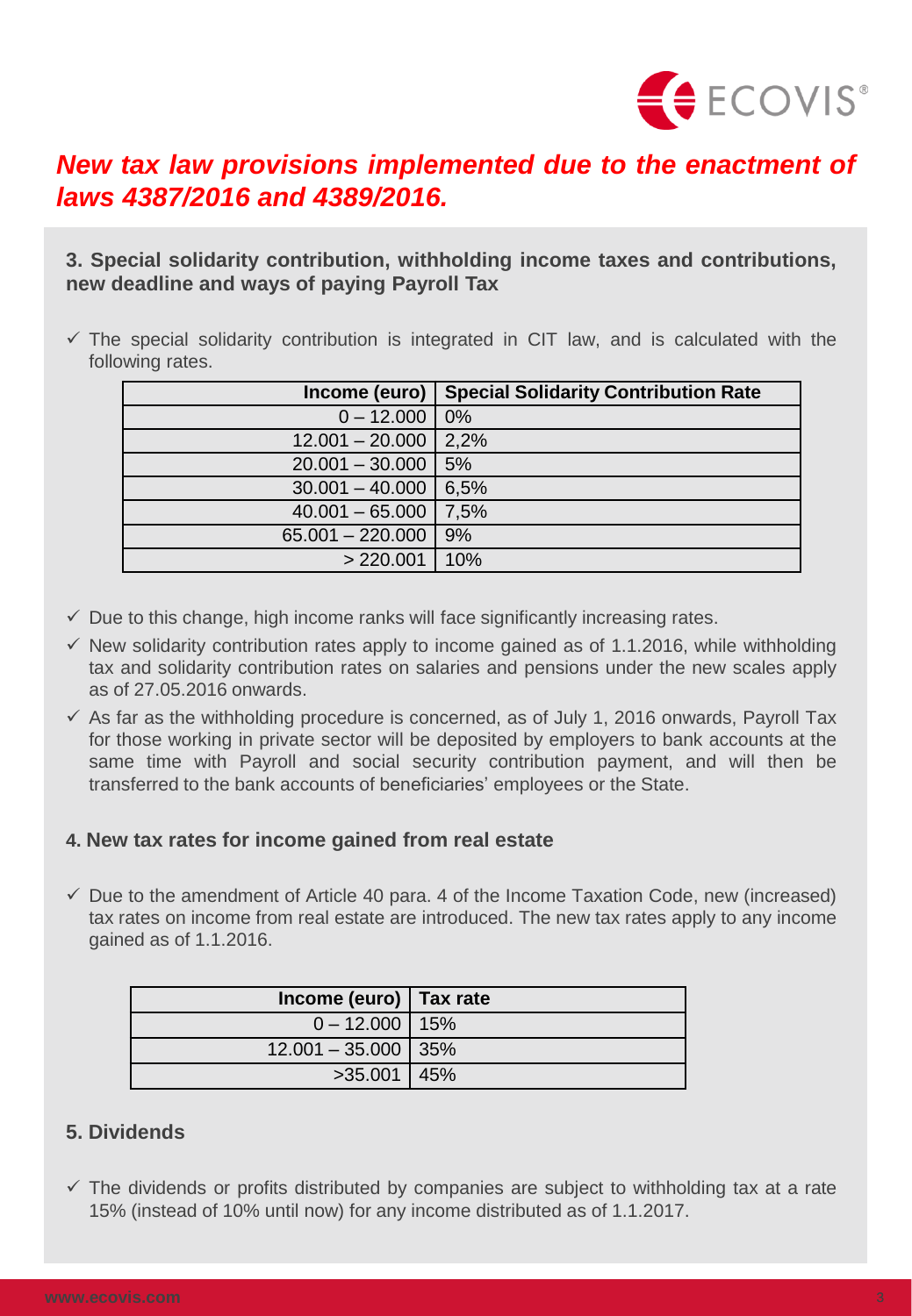

## *New tax law provisions implemented due to the enactment of laws 4387/2016 and 4389/2016.*

#### **6. Uniform corporate Income tax rate for corporate income gains**

- $\checkmark$  As of 01.01.2016 corporate Income tax rate is 29% for any corporate income profits for business entities keeping double or single entry books (capital and personal liability companies). Until the recent tax amendment, companies not using the double entry bookkeeping system had to pay 26% for income up to EUR 50,000 and 33% for the exceeding income. It should be noted that further distribution of dividends, is now not subject to withholding tax.
- $\checkmark$  In practice, any income of legal entities for amounts up to 90,000 euros will suffer higher overall tax burden in relation to the pre-existing system, while the total tax burden will be essentially reduced for any income of legal entities more than EUR 90,000 .

#### **7. Vehicle immobilization**

 $\checkmark$  The possibility to reverse the vehicles immobilization is now introduced, provided that the respective amount of annual vehicle tax for a specific period is paid.

#### **8. The taxable value of company cars (benefits in kind) is increased**

 $\checkmark$  Article 13 para. 2 of ITC is amended, and accordingly, the taxable value of the company cars (as benefit in kind) is increased to 80% from 30% of the vehicle' s cost entered as expenditure in employer's books. The rest conditions in relation to the taxation of a company car as status car or tool car remain the same. The above apply to income gained from the fiscal year 2016 onwards.

### **9. Tax arrangements for Collective Investment Organizations**

- $\checkmark$  A minimum tax due for each semester is predicted, which amounts to:
- 0.375% of the value of the average of the assets for SA Investment Companies, SA Real Estate Investment Companies and Mutual Property Funds
- 0.025% to 0.375% on the value of the average net assets of Organizations for Collective Investment in Transferable Securities depending on their type.
- $\checkmark$  Exclusion of capital gains tax for transfer of AEEAP shares. It is provided that SA Real Estate Investment Companies are subject to withholding tax for dividends received from a resident company and the withholding tax is credited to the foreign tax payable by SA Real Estate Investment Companies.
- $\checkmark$  The above apply as of 1.6.2016 onwards.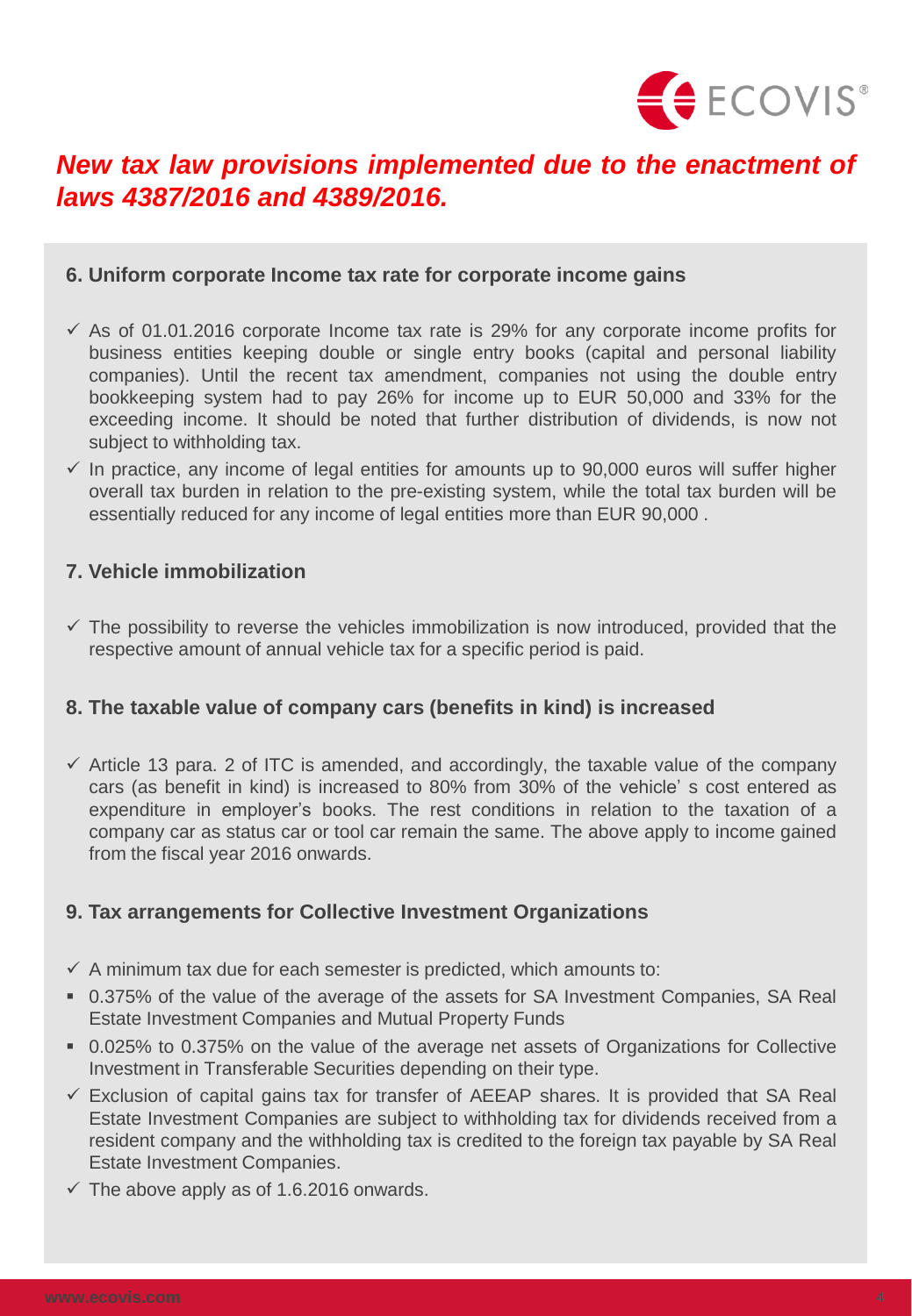

## *New tax law provisions implemented due to the enactment of laws 4387/2016 and 4389/2016.*

#### **10. New charges and indirect taxes**

- $\checkmark$  Cable TV charges: Special monthly fees for cable TV, estimated at 10% of the total amount of monthly bill (before tax), will be charged for any bills issued from 1.6.2016 onwards.
- $\checkmark$  Landline and Internet charges: the new charges introduced from 1.1.2017 onwards will be calculated at a rate of 5% of the total monthly amount (before tax).
- $\checkmark$  Accommodation tax: New charges are introduced for the accommodation to hotels or rooms to let, which amounts to a stable amount ranging between €0,25 to €4 per day depending on the circumstances. The above will apply form 1.1.2018 onwards.
- Gambling winnings taxation: it is increased to 35% from 30% with effect from 01.01.2016**.**

#### **11. Excise duty**

- $\checkmark$  Excise duties on certain product categories are introduced:
- To tobacco products as of 1.1.2017 onwards.
- To beer as of 1.6.2016 onwards.
- To fuels (gasoline, diesel, liquid gas and biodiesel) as of 1.1.2017 onwards.